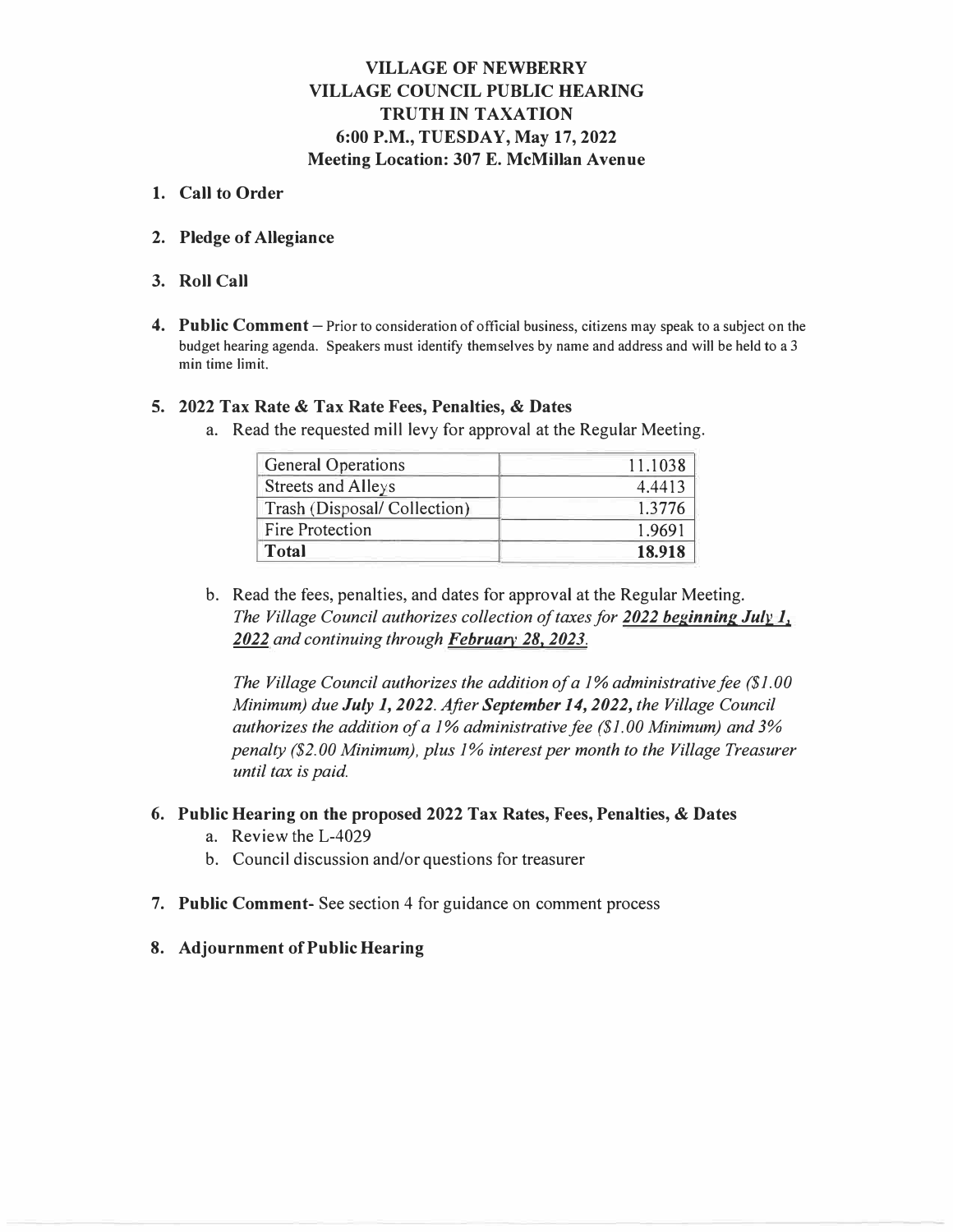|                                                        |                                                                                                                                                           |                                                                                                             |                                                         |                                                                                           | ** IMPORTANT: See instructions on page 2 regarding where to find the millage rate used in column (5).                                                                                                                                                               |                                                                        |                                                                                                                                                                                  |                                                                               |                                |                                                                      |                                                             |
|--------------------------------------------------------|-----------------------------------------------------------------------------------------------------------------------------------------------------------|-------------------------------------------------------------------------------------------------------------|---------------------------------------------------------|-------------------------------------------------------------------------------------------|---------------------------------------------------------------------------------------------------------------------------------------------------------------------------------------------------------------------------------------------------------------------|------------------------------------------------------------------------|----------------------------------------------------------------------------------------------------------------------------------------------------------------------------------|-------------------------------------------------------------------------------|--------------------------------|----------------------------------------------------------------------|-------------------------------------------------------------|
|                                                        |                                                                                                                                                           | For all Other                                                                                               | authorized rate<br>tax rate but not                     |                                                                                           | allowed in column 9. The requirements of MCL 211.24e must be met prior to levying an operating levy which is larger than the base<br>* Under Truth in Taxation, MCL Section 211.24e, the governing body may decide to levy a rate which will not exceed the maximum |                                                                        |                                                                                                                                                                                  |                                                                               |                                | larger than the rate in column 9.                                    |                                                             |
|                                                        |                                                                                                                                                           | <b>For Commercial Personal</b><br>Personal<br>Ag., Qualified Forest and Industrial                          |                                                         | Dal<br>ଡି                                                                                 |                                                                                                                                                                                                                                                                     | <b>Print Name</b><br><b>Catherine Freese</b>                           |                                                                                                                                                                                  |                                                                               |                                | Signature                                                            | $\times$<br>President<br>Chairperson                        |
| Rate                                                   |                                                                                                                                                           | and NH Oper ONLY)<br>For Principal Residence, Qualified                                                     |                                                         | Dai<br>त                                                                                  |                                                                                                                                                                                                                                                                     | <b>Print Name</b><br>Terese<br>Schummer                                |                                                                                                                                                                                  |                                                                               |                                | Signature                                                            | $\times$<br><b>Clerk</b><br>Secretary                       |
|                                                        |                                                                                                                                                           | Rates to be Levied (HH/Supp<br>Total School District Operating                                              |                                                         |                                                                                           |                                                                                                                                                                                                                                                                     |                                                                        |                                                                                                                                                                                  |                                                                               |                                |                                                                      | 380.1211(3).                                                |
|                                                        | Local School District Use Only, Complete if requesting<br>miliage to be leved. See STC Bulletin 2 of 2022 for<br>Instructions on completing this section, |                                                                                                             |                                                         |                                                                                           | CERTIFICATION: As the representatives for the local government unit named above, we certify that these requested tax levy rates have been<br>reduced, if necessary to comply with the state constitution (Article 9, Section 31),                                   |                                                                        |                                                                                                                                                                                  |                                                                               |                                |                                                                      |                                                             |
|                                                        |                                                                                                                                                           | <b>Date</b>                                                                                                 |                                                         | Treasurer                                                                                 | <b>Title of Preparer</b><br><b>Alllage</b>                                                                                                                                                                                                                          |                                                                        | Telephone Number<br>(306) 293-3433                                                                                                                                               |                                                                               |                                |                                                                      | Prepared by<br><b>Nathanael Moulton</b>                     |
|                                                        |                                                                                                                                                           |                                                                                                             |                                                         |                                                                                           |                                                                                                                                                                                                                                                                     |                                                                        |                                                                                                                                                                                  |                                                                               |                                |                                                                      |                                                             |
|                                                        |                                                                                                                                                           |                                                                                                             |                                                         |                                                                                           |                                                                                                                                                                                                                                                                     |                                                                        |                                                                                                                                                                                  |                                                                               |                                |                                                                      |                                                             |
|                                                        |                                                                                                                                                           | 1,9691                                                                                                      | 1,9691                                                  | 00001                                                                                     | 1.9691                                                                                                                                                                                                                                                              | 8886                                                                   | 1.9914                                                                                                                                                                           | 2.0000                                                                        | 8/2016                         | Fire Service                                                         | Voted                                                       |
|                                                        |                                                                                                                                                           | 1.3776                                                                                                      | 1.3776                                                  | 00001                                                                                     | 1.3776                                                                                                                                                                                                                                                              | 8886                                                                   | 1.3932                                                                                                                                                                           | 1.5000                                                                        |                                | Trash                                                                | <b>Charter</b>                                              |
|                                                        |                                                                                                                                                           | 4.4413                                                                                                      | 4.4413                                                  | 1.0000                                                                                    | 4.4413                                                                                                                                                                                                                                                              | 8886                                                                   | 4.4917                                                                                                                                                                           | 5.0000                                                                        |                                | Streets Alleys                                                       | Charter                                                     |
|                                                        |                                                                                                                                                           | 11.1038                                                                                                     | 11.1038                                                 | 1.0000                                                                                    | 11.1038                                                                                                                                                                                                                                                             | 8886                                                                   | 11.2296                                                                                                                                                                          | 12.5000                                                                       |                                | Gen Operations                                                       | Charter                                                     |
| Authorized<br>Expiration<br>Date of<br>Millage<br>(12) | Requested to be<br>Levied Dec. 1<br>Millage<br>$\left(11\right)$                                                                                          | be Levied July 1<br>Requested to<br><b>Millage</b><br>$\widehat{\Xi}$                                       | Millage Levy*<br>Maximum<br>Allowable<br>$\circledcirc$ | Sec. 211.34 Truth<br>Millage Rollback<br>in Assessing or<br>Equalization<br>Fraction<br>ම | Rate Permanently<br>Reduced by MCL<br>2022 Millage<br>"aelbear"<br>DPS: 112<br>З                                                                                                                                                                                    | Millage Reduction<br>Year "Headlee"<br>(6)<br>2022 Current<br>Fraction | Reduced by MCL<br>2021 Millage Rate<br>Permanently<br>"Headlee"<br>D46.112<br>$\mathfrak{S}$ $\rightarrow$                                                                       | Authorized by<br>Charter, etc.<br>Election<br>Original<br><b>Millage</b><br>€ | Election<br>Date of<br>$\odot$ | Purpose of<br>Millage<br>$\mathcal{G}$                               | Source<br>$\ominus$                                         |
|                                                        |                                                                                                                                                           |                                                                                                             |                                                         |                                                                                           | This form must be completed for each unit of government for which a property tax is levied. Penalty for non-filling is provided under MCL Sec 211.119. The following tax rates have been                                                                            |                                                                        |                                                                                                                                                                                  |                                                                               |                                | authorized for levy on the 2022 tax roll.                            |                                                             |
|                                                        |                                                                                                                                                           |                                                                                                             |                                                         |                                                                                           | For LOCAL School Districts: 2022 Taxable Value excluding Principal Residence, Qualified Agricutturat, Qualified Forest, Industrial<br>Personal and Commercial Personal Properties.                                                                                  |                                                                        |                                                                                                                                                                                  |                                                                               |                                | Local Government Unit Requesting Millage Levy<br>Village of Newberry |                                                             |
|                                                        |                                                                                                                                                           |                                                                                                             | of 5-23-2022                                            |                                                                                           | 2022 Taxable Value of ALL Properties in the Unit as<br>17,936,669                                                                                                                                                                                                   |                                                                        |                                                                                                                                                                                  |                                                                               |                                | County(les) Where the Local Government Unit Levies Taxes             | Luce County                                                 |
|                                                        | Carefully read the instructions on page 2.                                                                                                                |                                                                                                             |                                                         |                                                                                           |                                                                                                                                                                                                                                                                     |                                                                        | This form is issued under authority of MCL Sections 211.24e, 211.34 and 211.34d. Filing is mandatory; Penalty applies<br>MILLAGE REQUEST REPORT TO COUNTY BOARD OF COMMISSIONERS |                                                                               |                                |                                                                      |                                                             |
| <b>E-4029</b>                                          |                                                                                                                                                           | ORIGINAL TO: County Clerk(s)<br>COPY TO: Equalization Department(s)<br>COPY TO: Each township or city clerk |                                                         | 2022)                                                                                     | Tax Rate Request (This form must be completed and submitted on or before September 30,                                                                                                                                                                              |                                                                        |                                                                                                                                                                                  |                                                                               |                                |                                                                      | Michigan Department of Treasury<br>614 (Rev. 02-22)<br>2202 |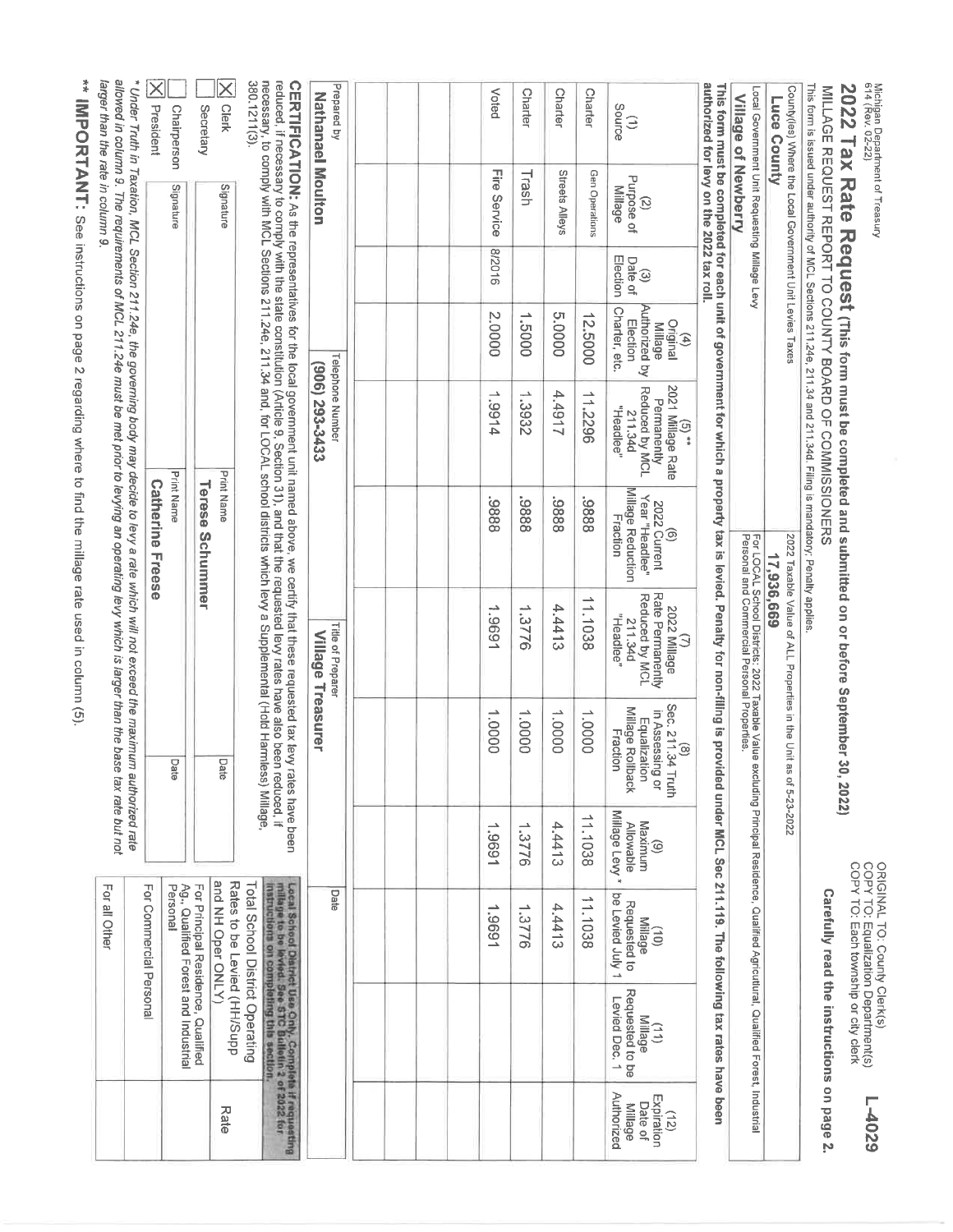Michigan Depattment of Treasury<br>614 (Rev. 01-21)

2021 Tax Rate Request (This form must be completed and submitted on or before September 30, 2021)

MILLAGE REQUEST REPORT TO COUNTY BOARD OF COMMISSIONERS

ORIGINAL TO: County Clerk(s)<br>COPY TO: Equalization Department(s)<br>COPY TO: Each township or city clerk 6Z0t<sup>-1</sup>

Carefully read the instructions on page 2.

This form is issued under authority of MCL Sections 211.24e, 211.34 and 211.34d. Filing is mandatory, Penalty applies Local Government Unit Requesting Millage Levy County(ies) Where the Local Government Unit Levies Taxes Village of Newberry **Luce** 2021 Taxable Value of ALL Properties in the Unit as of 5-24-2021 For LOCAL School Districts: 2021 Taxable Value excluding Principal Residence. Qualified Agricultural, Qualified Forrest, Industrial<br>Personal and Commercial Personal Properties. 17,241,693

This form must be completed for each unit of government for which a property tax is levied. Penatty for non-filling is provided under MCL Sec 211.119. The following tax rates have been authorized<br>for levy on the 2021 tax r

| X Clerk                                                                                            |                                                                                                                                                                                                                                                                                                                                                                                                                                     |                                           |  | Voted        | <b>Charter</b> | <b>Charter</b>        | <b>Charter</b> |                                                                                              |
|----------------------------------------------------------------------------------------------------|-------------------------------------------------------------------------------------------------------------------------------------------------------------------------------------------------------------------------------------------------------------------------------------------------------------------------------------------------------------------------------------------------------------------------------------|-------------------------------------------|--|--------------|----------------|-----------------------|----------------|----------------------------------------------------------------------------------------------|
| Secretary                                                                                          |                                                                                                                                                                                                                                                                                                                                                                                                                                     | Prepared by                               |  |              |                |                       |                | $\begin{array}{c}\n\text{Source} \\ \text{Source}\n\end{array}$                              |
|                                                                                                    |                                                                                                                                                                                                                                                                                                                                                                                                                                     | <b>Nathanael Mouthon</b>                  |  | Fire Service | Trash          | <b>Streets Alleys</b> | Gen Operations | Purpose of<br>Millage<br>$\widehat{c}$                                                       |
|                                                                                                    |                                                                                                                                                                                                                                                                                                                                                                                                                                     |                                           |  | 9102/8       |                |                       |                | Election<br>Date of<br>$\widehat{\omega}$                                                    |
| Senay Septemmer                                                                                    |                                                                                                                                                                                                                                                                                                                                                                                                                                     |                                           |  | 2.0000       | 1.5000         | 0000'S                | 12.5000        | Charter, etc.<br>Anthorized by<br>Election<br>Original<br>Millage<br>E                       |
|                                                                                                    |                                                                                                                                                                                                                                                                                                                                                                                                                                     | <b>Telephone Number</b><br>(906) 293-3433 |  | 2.0000       | 1.3993         | 4.5111                | 11.2781        | 2020 Millage Rate<br>Reduced by MCL<br>Permanently<br>"eadbee"<br>211.34d<br>$\frac{1}{2}$   |
| Print Name<br><b>Terese Schummer</b>                                                               |                                                                                                                                                                                                                                                                                                                                                                                                                                     |                                           |  | 1995         | /966           | 19957                 | 19957          | Millage Reduction<br>Year "Headlee"<br>2021 Current<br>Fraction<br>$\circledcirc$            |
|                                                                                                    |                                                                                                                                                                                                                                                                                                                                                                                                                                     | Title of Preparer<br>Village Treasurer    |  | 1.9914       | 1.3932         | 4.4917                | 11.2296        | Rate Permanently<br>Reduced by MCL<br>2021 Millage<br>" <sub>Headlee</sub> "<br>211.34d<br>Э |
|                                                                                                    | reduced, if necessary to comply with the state constitution (Article 9, Section 31), and that the requested levy rates have also been reduced<br>to comply with MCL Sections 211.24e, 211.34 and, for LOCAL school districts which levy a Supplemental (Hold Harmless) Millage, 380.12<br>CERTIFICATION: As the representatives for the local government unit named above, we certify that these requested tax levy rates have been |                                           |  | 00001        | 1.0000         | 1.0000                | 1.0000         | Equalization Millage<br>(8)<br>Sec. 211.34 Truth in<br>Rollback Fraction<br>Assessing or     |
| $ S/S _{S}$                                                                                        | (11(3).<br>1, if necessaly                                                                                                                                                                                                                                                                                                                                                                                                          |                                           |  | 1,9914       | 1.3932         | 4.4917                | 11.2296        | Millage Levy*<br>Maximum<br>Allowable<br>ම                                                   |
| <b>For principal Residence Original</b><br><b>and NH Oper ONLY)</b><br>Rates to be Levied (HH/Supp | Total School District Operating                                                                                                                                                                                                                                                                                                                                                                                                     | Date                                      |  | 1.9914       | 1.3928         | 4.4903                | 11.2262        | Requested to be<br>Levied July 1<br>(10)<br>Milage                                           |
|                                                                                                    |                                                                                                                                                                                                                                                                                                                                                                                                                                     | C20C 21 3                                 |  |              |                |                       |                | Requested to be<br>Levied Dec. 1<br>$\begin{pmatrix} 111 \\ 111 \end{pmatrix}$               |
| Rate                                                                                               |                                                                                                                                                                                                                                                                                                                                                                                                                                     |                                           |  |              |                |                       |                | Authorized<br>$\begin{pmatrix} 72 \\ \text{Expiration} \end{pmatrix}$<br>Date of<br>Millage  |

\*\* IMPORTANT: See instructions on page 2 regarding where to find the millage rate used in column (5)

larger than the rate in column 9.

X President

73430C

**Print Name** 

**Catherine Freese** 

 $|82|3|3$ 

For all Other

For Principal Residence, Qualified<br>Ag, Qualified Forest and Industrial<br>Personal

For Commercial Personal

Chairperson Secretary

Signature

\* Under Truth in Taxation, MCL Section 211.24e, the governing body may decide to levy a rate which will not exceed the maximum authorized rate<br>allowed in column 9. The requirements of MCL 211.24e must be met prior to levyi